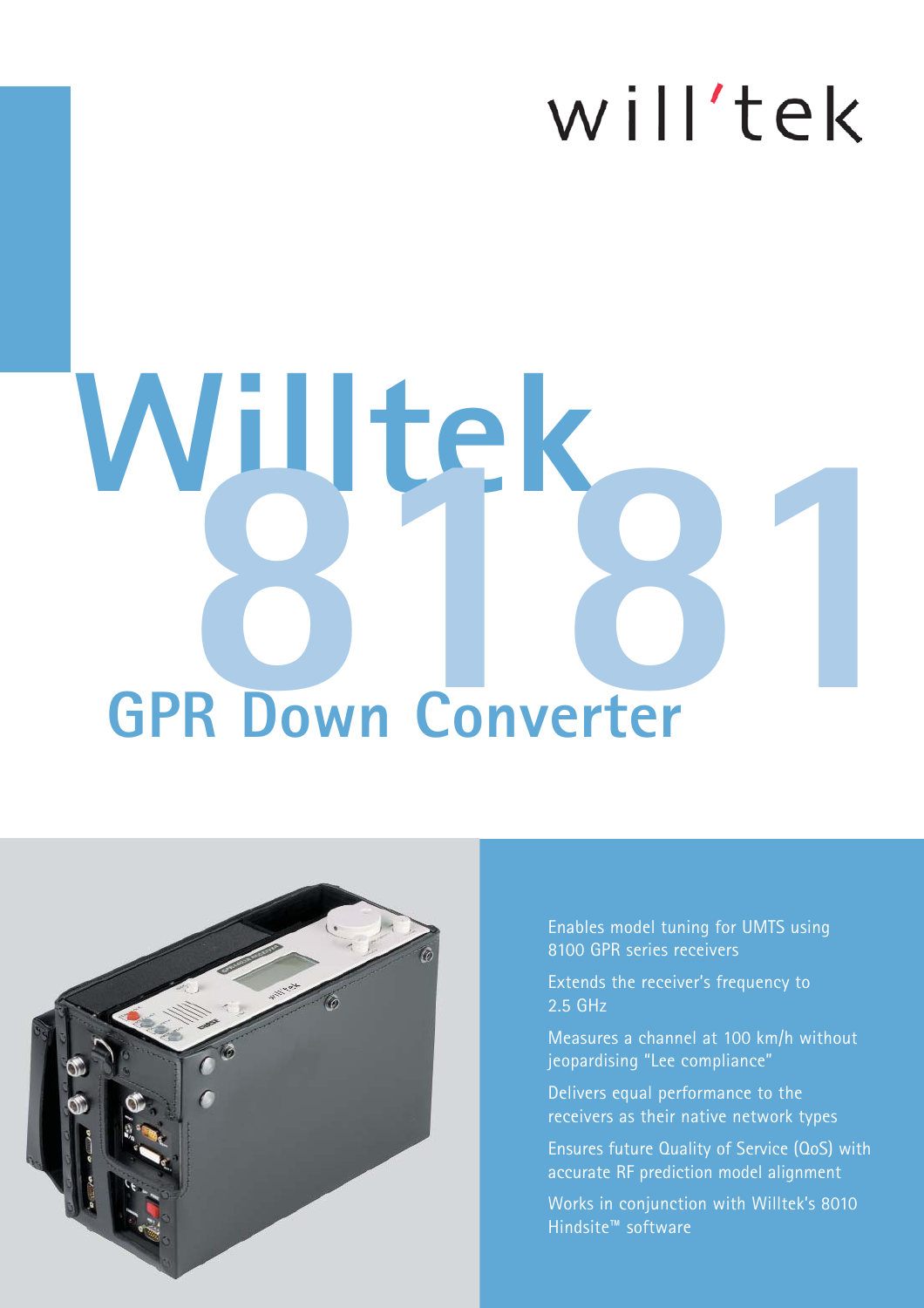# **Cover GSM 1800/1900 and UMTS!**



With the cellular market rapidly shifting towards third generation mobile communications, many network operators are gearing themselves up for the key challenges of UMTS. Willtek understands that the first stage of building a successful network lies in the planning process.

To ensure that base station placement is accurate and effective, it is essential that the models used in the planning phase be precisely calibrated. This involves the collection of information about the wireless environment by means of drive testing.

Users of Willtek's 8100 General Purpose Receiver (GPR) series of receivers can now extend their frequency range to 2.5 GHz by using Willtek's 8181 GPR Down Converter instrument. This means that their systems can cover GSM1800/1900 applications and UMTS frequencies.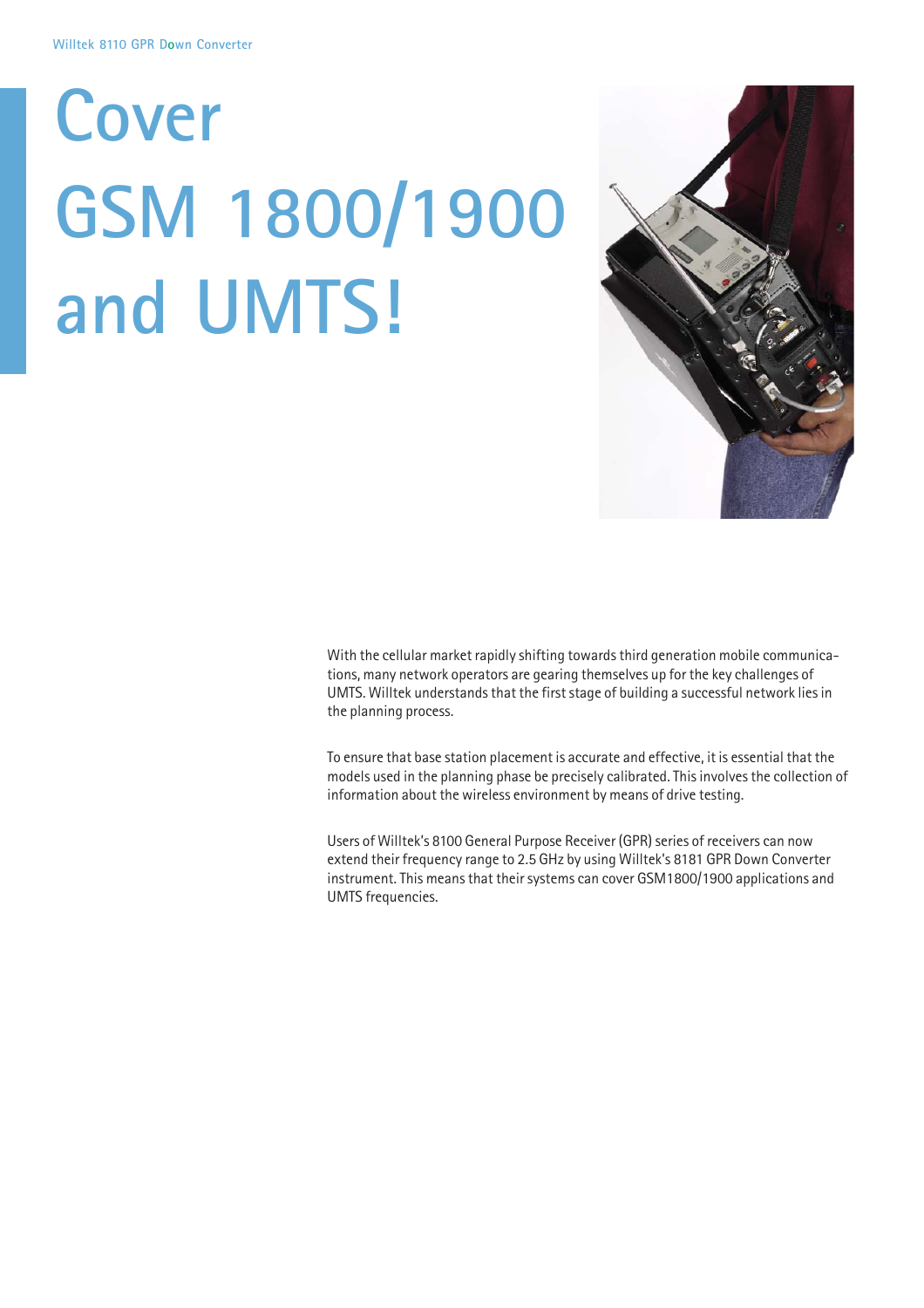#### **Delivers UMTS expansion**

Willtek´s 8181 GPR Down Converter is an expansion instrument that fits easily onto the General Purpose Receiver to provide a powerful UMTS downlink test solution. The receiver helps operators maximize the performance of their infrastructure.

The 8181 GPR Down Converter enables the GPR series receivers' frequency to extend to 2.5 GHz and allows the measurement of up to five downlink channels at high speed.

Users only need to have the latest version of Willtek's Hindsite to use the GPR Down Converter.

#### **Provides a highly compatible solution**

Willtek's 8181 GPR Down Converters are compatible with all existing Willtek GPR software, including Hindsite RF propagation software. This enables positional data to be correlated with field and signal strengths for model tuning work on a range of network technologies.

All that is required in the GPR is the selection of the Down Converter.

The GPR Down Converter is powered from the existing GPR batteries and fit easily into an extended GPR leather case.

#### **Supports full RF verification**

The instrument covers the entire downlink range and more. It can measure a channel at 60 mph or 100 km/h without jeopardising 'Lee-compliance'. This enables operators and network infrastructure companies to verify RF performance within the new frequency.

#### **Assures high performance**

The instrument does not reduce the performance of the General Purpose Receiver, other than a slight increase of the noise floor. This enables equal performance to the receiver's native network types. Also its accurate RF prediction model alignment ensures quality of service (QoS).